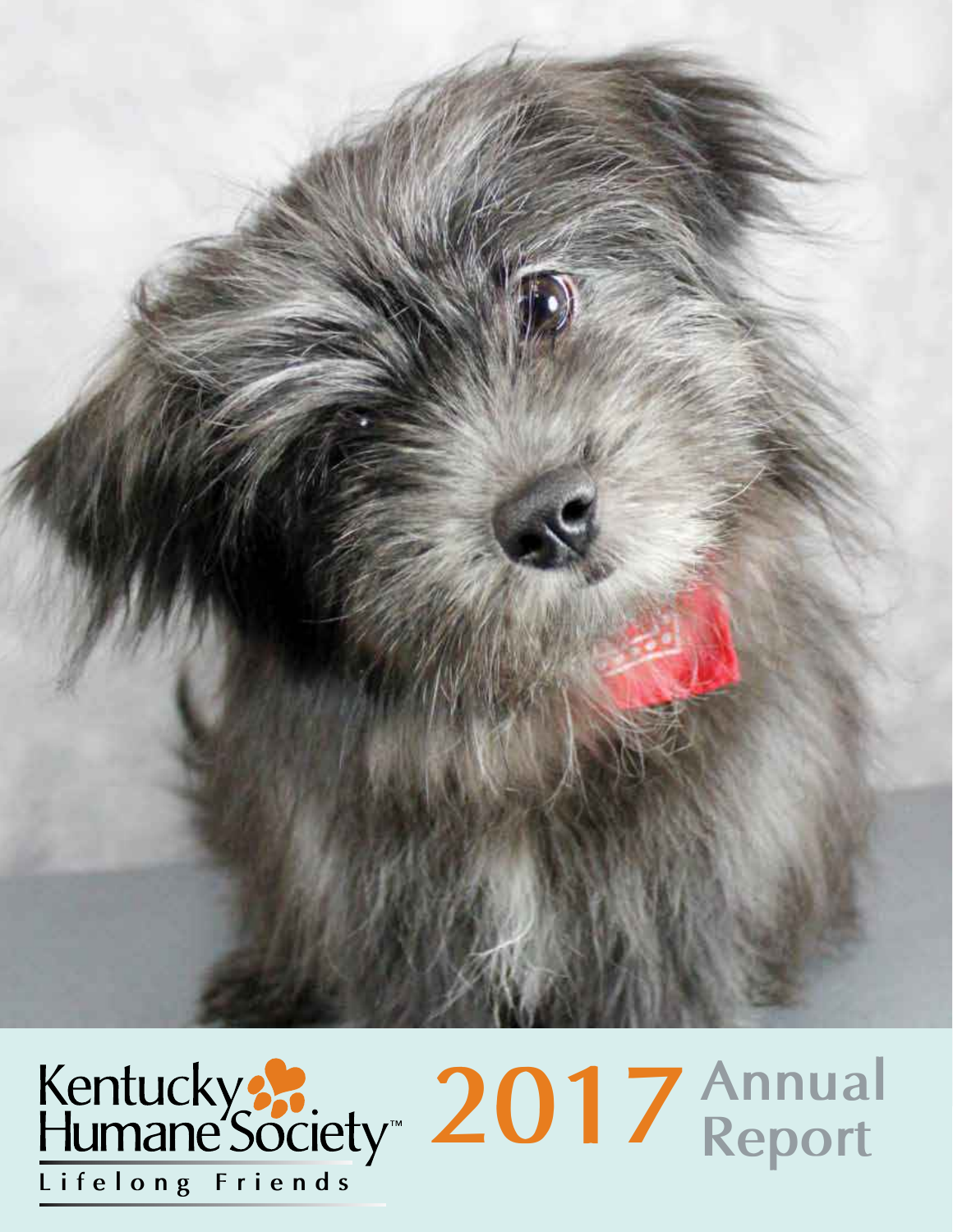

### **Board of Directors Mission**

Ann Leonard (chair) Beth Andrews (chair elect) Jena Stone (treasurer) Andrea Duvall (secretary) Brink Bloembergen Jennifer Branch Gary Clements Steve Codey Tony Deye Laurel Durham David Easterling Erik Furlan Patrick Padgett Brian Ramsey Geoff Ritter Darren Stein Patti Swope

Nancy Jo Trafton Greg Wellman Natalie White Advisory Board Toni Clem Nick Costides Brian Haara John Hassmann Rick Maynard Glenn Price

In 2017, we changed our mission statement to reflect our evolving goals and our commitment to meeting the needs of companion animals and their families throughout the Commonwealth.

"The Kentucky Humane Society is a champion for companion animals. Through leadership, education and proactive solutions, we are creating more compassionate communities."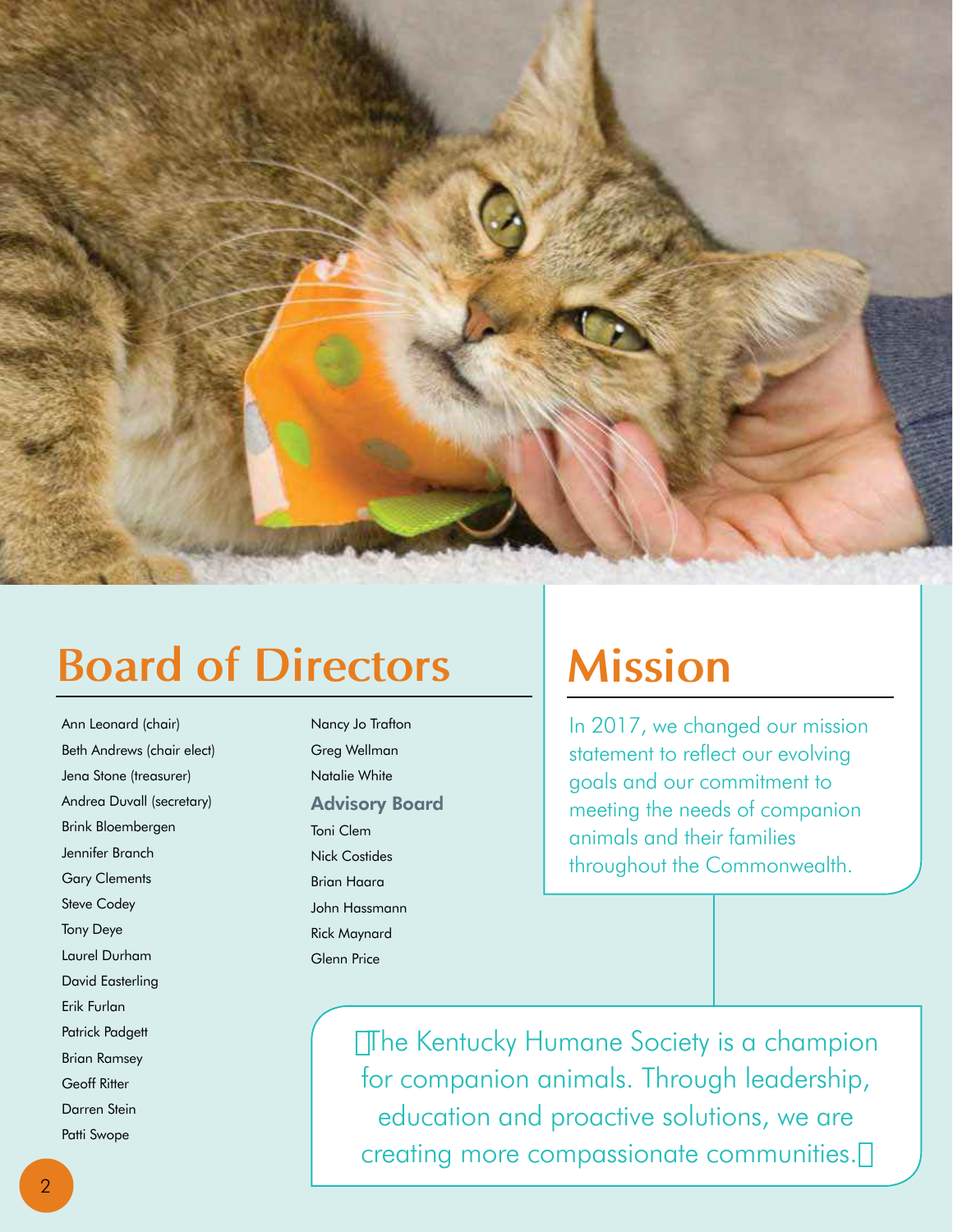### **Letter from Lori**



Dear Friends,

I am grateful that you are part of the Kentucky Humane Society family. With your support and encouragement, 2017 was a truly exceptional year for the animals – and the people – we serve.

In January 2017, we opened the Sam Swope Pet Retreat in Jeffersontown, a unique rehabilitation center for shelter animals who have suffered from neglect, abuse or lack of socialization. The Pet Retreat is named in honor of the late Sam Swope, who made a legacy gift to help our most fragile animals.

Also in January, our Pet Help Line began taking calls seven days a week and answering all Admissions calls. The Pet Help Line helps keep pets in their homes and out of shelters by supporting owners.

In March, we renamed our Steedly Drive location the Sam Swope Pet Treatment & Lifesaving Center (TLC). This is our "hub" for all incoming animals – readying dogs and cats for our 10 adoption centers. It is also the place where pets who need extra TLC receive leading-edge medical care.

The Sam Swope Pet TLC also houses our new Healthy Pets Clinic, which offers lowcost vaccines, preventives, diagnostics and treatment of minor medical needs. The goal is to ensure that an owner's financial limitations are not a barrier to their beloved pets receiving lifesaving preventive care.

Last year thousands of animals came to us from overcrowded shelters across Kentucky. But not only are we here for Kentucky's animals: in times of crisis, we are also here for our nation's animals. In September, we took in over 250 shelter animals from hurricane-impacted areas, and sent a team of first responders to Houston.

We would love to give you a tour and chat with you about how you can be part of the Kentucky Humane Society's future. Please call 502-515-3131 to schedule a tour or to learn more about how you can help Kentucky's animals.

I am grateful for your passion for companion animals. Thank you for all that you do to help those who cannot help themselves.

In gratitude,

Lori Redmon, President & CEO

# Our Equine C.A.R.E. (connect, assist, rescue and educate) team helps Kentucky's at-risk horses, including emaciated strays and orphaned foals like Allie. Each spring KHS takes in up to two Equine C.A.R.E. Helps At-risk Horses

dozen motherless foals who require round-the-clock care until they are weaned. We accustom each to people and farm life so they will grow up to become great companion animals.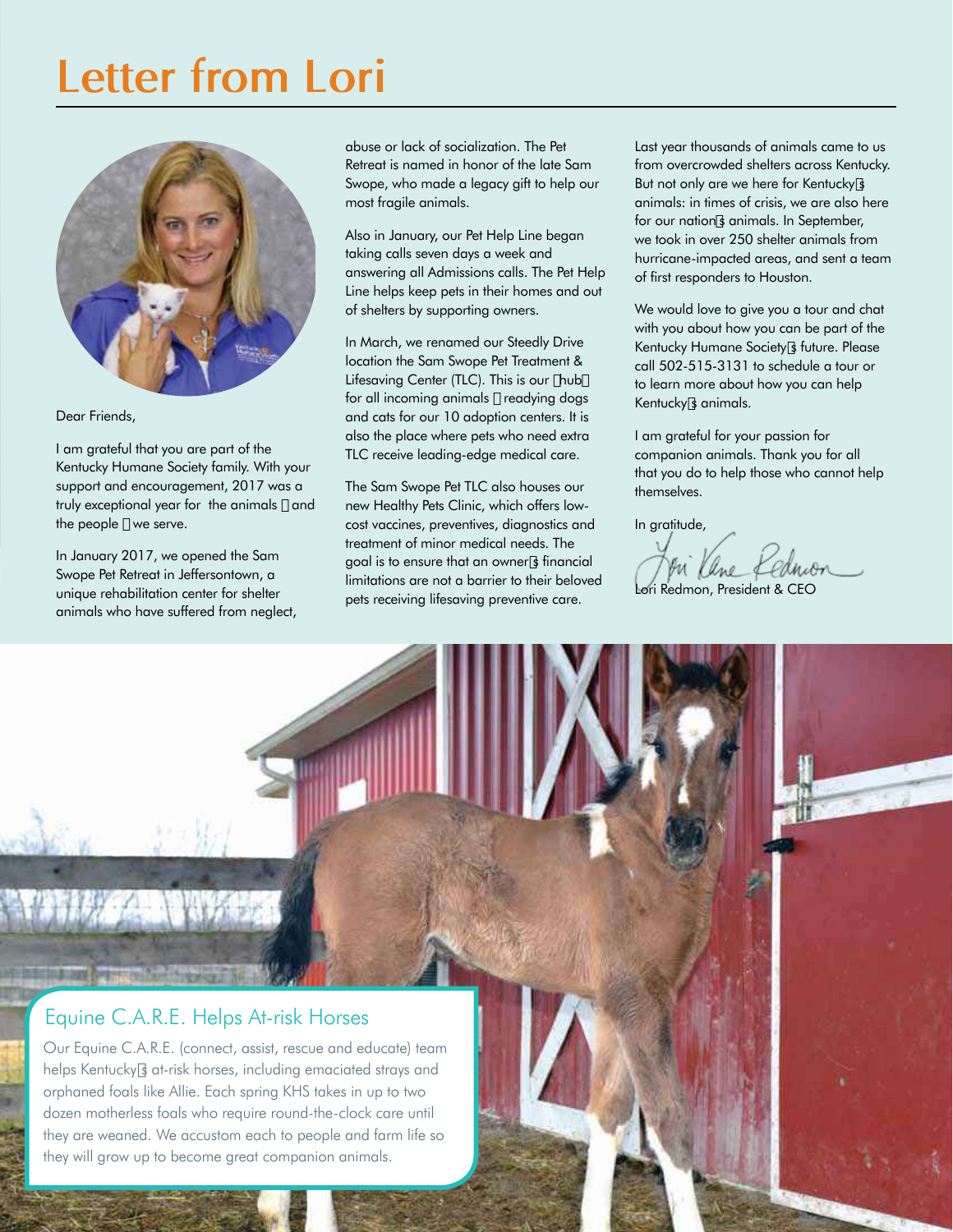#### Sam Swope Pet Retreat Opens

In January 2017, we opened the Sam Swope Pet Retreat in Jeffersontown. This 20-kennel behavioral rehabilitation center provides a peaceful place where animals can recover from neglect, abuse and lack of socialization through our behavior experts' positive, proven methods. Odie – who had grown up in a municipal shelter while his owner was prosecuted for cruelty – was one of our first Pet Retreat graduates. He has been adopted and has a loving home.

### **Lifesaving Work**

2,519 cats found homes

3,576 dogs found homes

> 63 horses found homes

The Kentucky Humane Society is proud to find homes for every adoptable dog, cat and horse in our care. In 2017, our compassionate team saved the lives of 97% of the animals who came through our doors.

#### **Adoptions**

Last year, 6,158 animals found homes thanks to your support.

#### **Fostering**

27% of all KHS animals spent some time in foster before they are ready for adoption. Our volunteer foster caregivers provide temporary homes for animals too young to be adopted or those recovering from illness or injury.

#### **Transports**

Last year, we took in animals from overcrowded shelters in 38 of Kentucky's 120 counties.

#### Pet Retreat

Dogs recovering from abuse, neglect or lack of socialization received behavioral help at the Sam Swope Pet Retreat.

#### Equine C.A.R.E. Program

Our Equine C.A.R.E. (connect, assist, rescue and educate) team helped Kentucky's atrisk horses, including emaciated strays and orphaned foals.

### 97% Animals Saved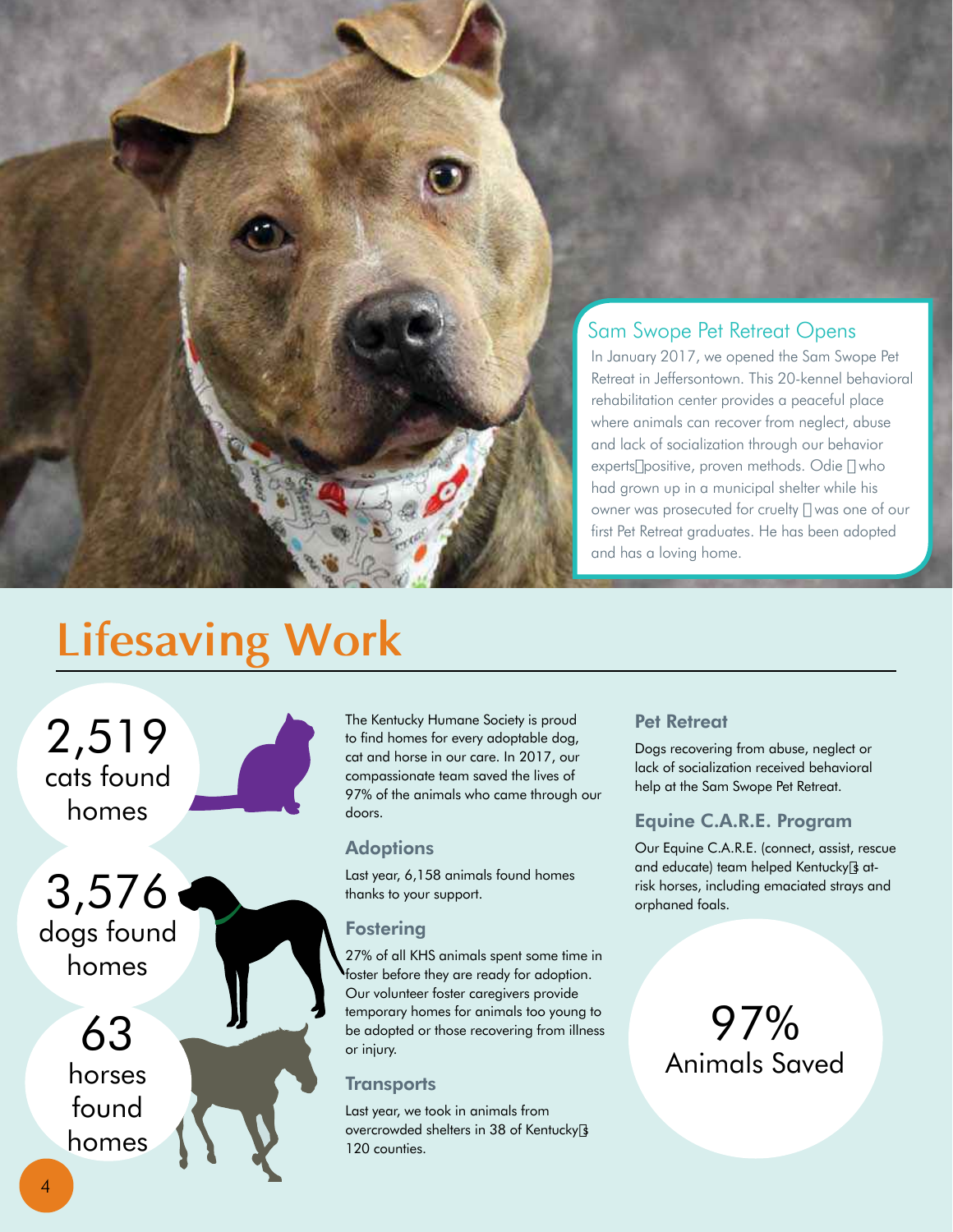

#### Steedly Location Renamed

In March, we repurposed and renamed our Steedly Drive facility the Sam Swope Pet Treatment & Lifesaving Center (TLC). The Sam Swope Pet TLC provides admissions for all incoming animals as well as advanced medical care to fragile shelter animals. It also houses a full-time, low-cost veterinary clinic for owned pets. Ziggy, a kitten who was shot by a BB gun and left partially paralyzed, received lifesaving care at the Pet TLC and made a full recovery.

We'd like to thank the Sam Swope Family Foundation and the late Sam Swope for making both the Pet Retreat and the Swope Pet TLC possible.

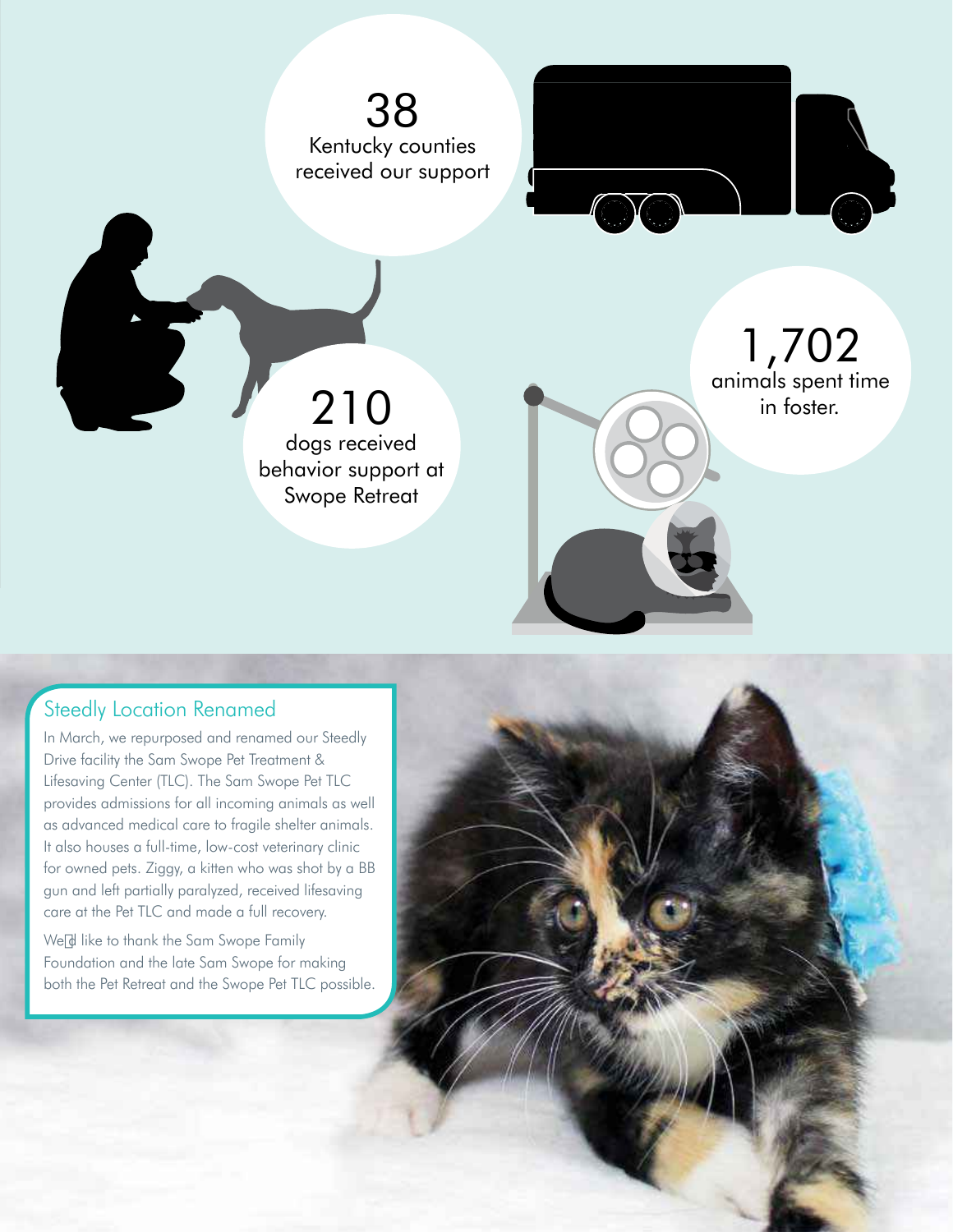#### Pet Help Line Expands to 7 Days a Week

In 2017, our free Pet Help Line began taking calls 7 days a week and answering all Admissions calls. The Pet Help Line's goal is to help overwhelmed owners keep their beloved pets by offering advice and resources. Kristen and Mikey adopted Banjo, a deaf hound, but became overwhelmed with his special needs. The Pet Help Line recommended a positive reinforcement trainer. Banjo now knows sign language, and Kristen and Mikey can't imagine life without him.

In 2017, our Pet Help Line was made possible through grants from the ASPCA and Banfield Foundation.

### **Helping Keep Pets Out of Shelters**



14,002 Help Line Calls

Increasingly, the Kentucky Humane Society is focused on providing proactive programs designed to keep animals in their homes and out of shelters in the first place. We do this by supporting overwhelmed pet owners, many who face financial challenges.

#### Pet Help Line

The Pet Help Line provided free, confidential advice to pet owners seven days a week.

#### Healthy Pets Clinic

Our Healthy Pets Clinic opened on Steedly Drive to offer affordable basic veterinary care to owned dogs and cats.

#### S.N.I.P. Clinic

The S.N.I.P. Clinic celebrated its 100,000th spay/neuter surgery in October, helping reduce pet overpopulation.

#### Dog Training

Using positive, proven methods, our behavior trainers taught owners how to understand and train their dogs.

#### Vouchers for Families

KHS offered vouchers for spay/neuter surgeries, basic preventives and emergency veterinary care for the beloved pets of financially struggling families.

356 owned pets helped through medical vouchers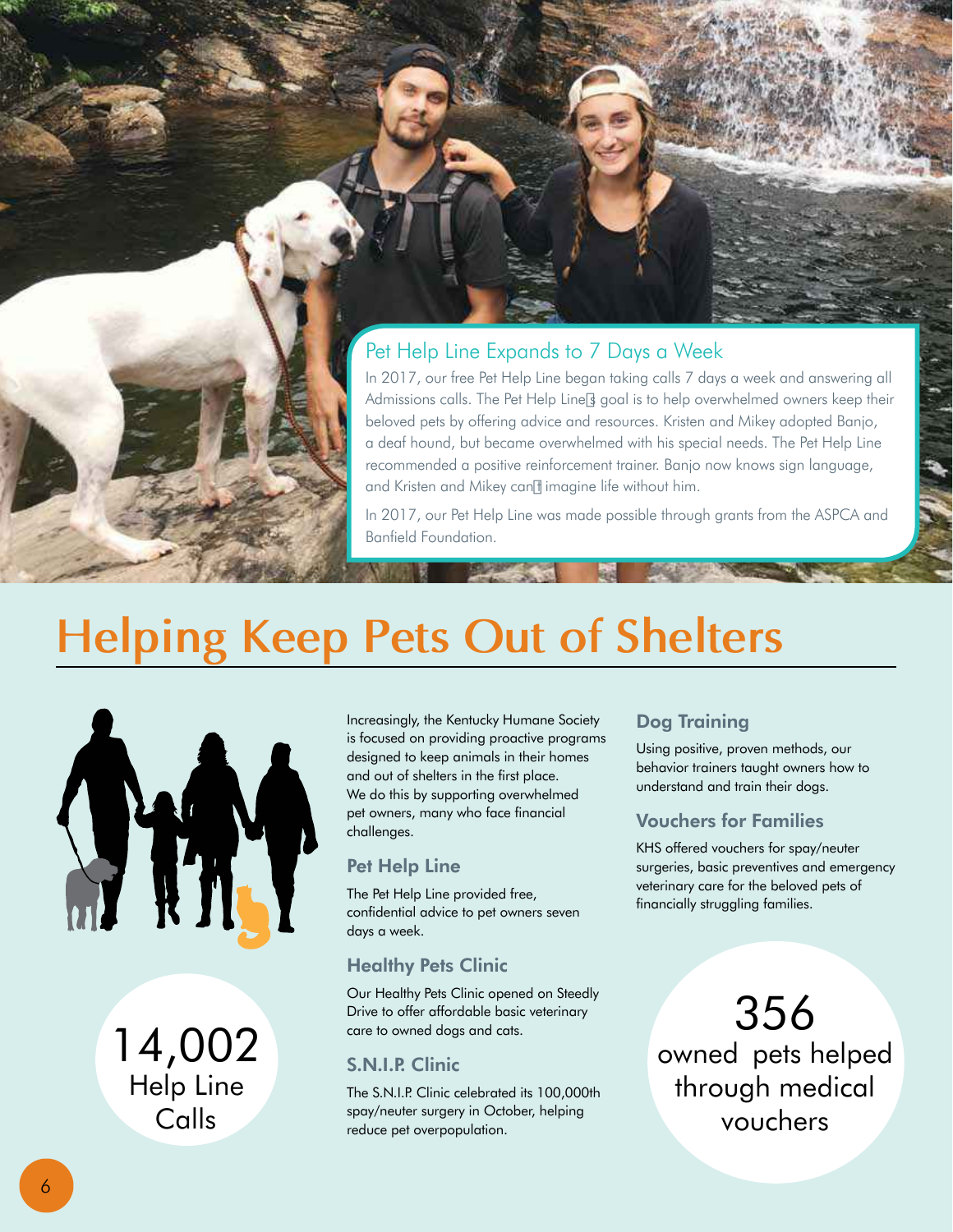

9,646 Surgeries at S.N.I.P. Clinic



7,920 Pets reached through Healthy Pets Clinic



1,073 Owned dogs helped through behavior training

7

#### Healthy Pets Clinic Opens

On March 1, 2017, we opened the Healthy Pets Clinic at the Sam Swope Pet TLC on Steedly Drive. The clinic provides low-cost vaccines, preventives, basic veterinary services and diagnostics five days a week, removing financial barriers for low-income families. Millie lost most of her fur due to severe flea allergies, and her owner, John, couldn't afford regular veterinary care. The clinic provided flea preventives and medication. John called a month later, thrilled that Millie was happy and well.

We want to recognize PetSmart Charities for their generous support of the Healthy Pets Clinic.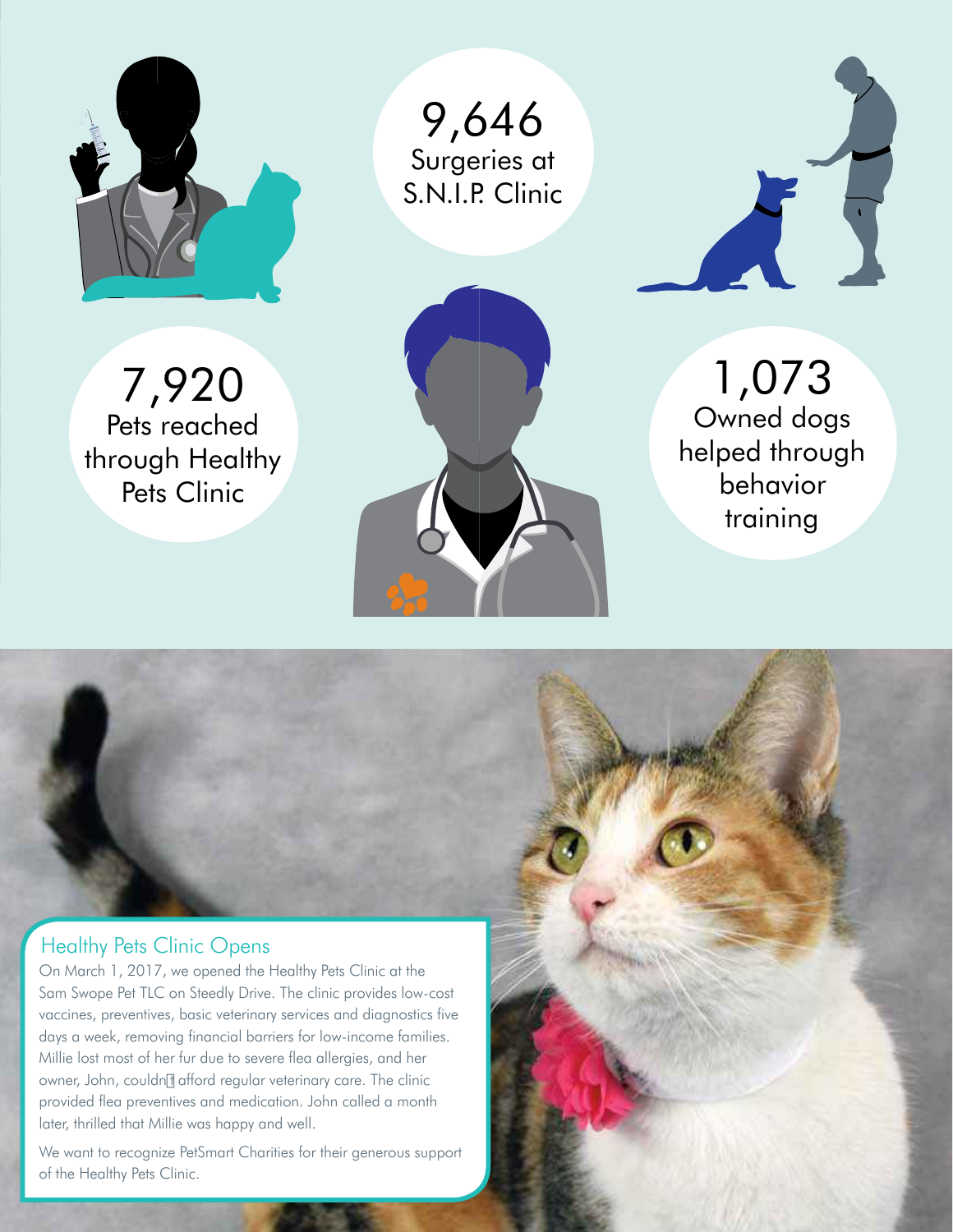

**Oudeville furness** 

siteville fu

Routsville furry

#### Hurricane Relief

When natural disaster hits, the Kentucky Humane Society is ready to respond. In September, Hurricanes Harvey and Irma impacted Texas and Florida. Thousands of people and pets were displaced. Four KHS team members flew to Houston, where they fed and cared for shelter animals and delivered supplies. KHS also opened our doors to house and find homes for over 250 shelter dogs, cats and horses who had been in Texas and Florida shelters before the storms hit.

### **Helping Others …**



2,132 grateful shelter dogs stopped at our Fern Creek Pet Resort on their way to homes.

The Kentucky Humane Society is dedicated to helping others – both companion animals and the people who love them. We make a difference not only in Louisville, but across Kentucky and the nation.

#### Natural Disaster Support

In 2017, KHS was asked by shelters for help after hurricanes devastated their regions. We sent supplies and people, and also took in needy shelter animals.

#### Vaccine Clinic

Last year the Canine Influenza Virus (CIV) hit Louisville; we partnered with Louisville Metro Animal Services to educate the public and provided affordable vaccines at our Healthy Pets Clinic.

#### ASPCA Way Station

In 2017, KHS became a "way station" for dogs relocated from overcrowded shelters in the rural South. The dogs spend one night at Fern Creek Pet Resort before finishing their journey to their new families.

#### Camps

At our Lifelong Friends Camp, 235 children ages 6-11 learned compassion and how to care for animals while having fun.

#### Safe Haven

KHS provided secure foster homes to animals whose owners sought help from The Center for Women & Families to escape domestic violence with their beloved pets.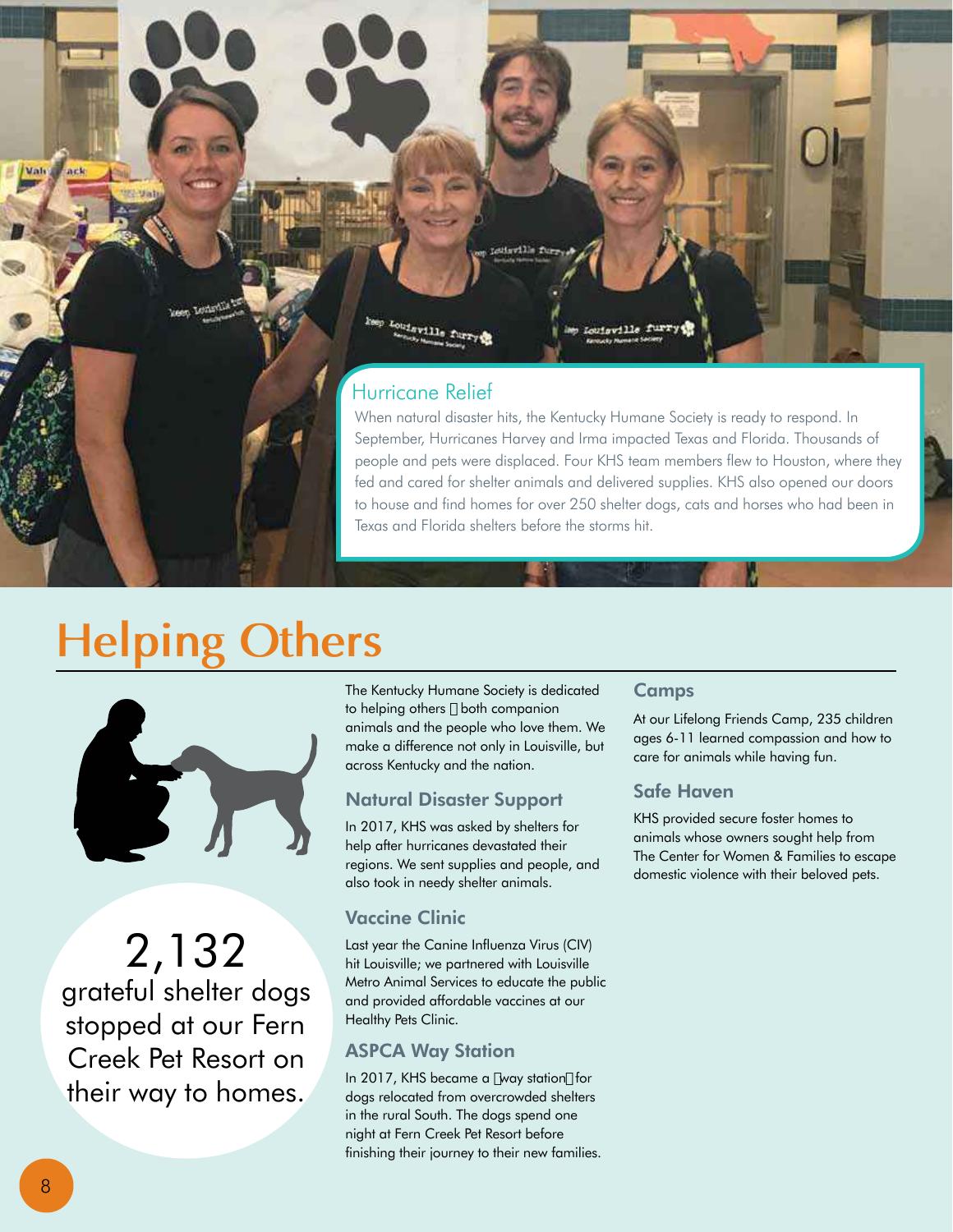# **… and Others Helping Us**



79,993 foster care volunteer hours

#### We are grateful to our many supporters. Each of you is making our community and region a better place for shelter animals.

#### Pet Resorts

Thousands of families chose Fern Creek Pet Resort and Eastpoint Pet Resort for pet boarding, grooming and day care. Proceeds benefit shelter animals.

#### **Volunteers**

Pet Resorts worked at KHS events and provided office 12,098 Over 450 volunteers cared for shelter pets, worked at KHS events and provided office assistance.

#### **Fosters**

Over 225 families provided foster care to kittens, puppies, cats and dogs, providing a temporary home and lots of love.

#### Donors

More than 19,250 donors chose to support our animals and programs by donating to KHS in 2017.

#### **Grants**

KHS received grants from a number of animal charities, including the Arnall Family Foundation, PetSmart Charities, ASPCA, Best Friends Animal Society and PEDIGREE Foundation, among others.

### non-foster volunteer hours



#### Volunteers in Action

The Kentucky Humane Society is lucky to have dedicated volunteers who walk dogs, socialize kittens, work at events, volunteer at the S.N.I.P. Clinic and transport animals from overcrowded shelters to our doors. Kaye West was named the 2017 Volunteer of the Year for her dedication to our Pet Photography Program. Three to four days a week, Kaye and her assistant, Carol Brinkman, are at our main facility, photographing shelter animals so they will be adopted faster.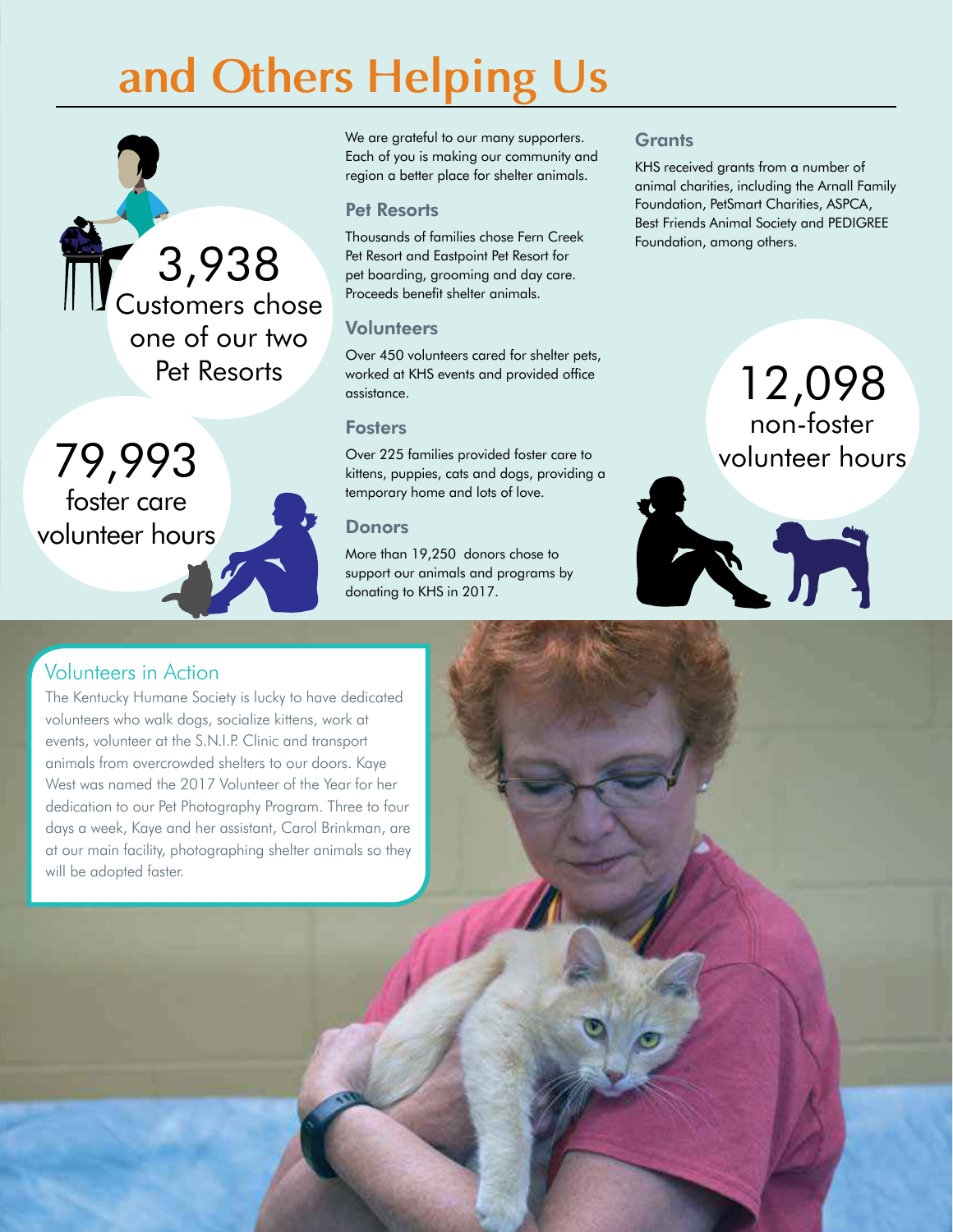uuoptions



#### Our Adopters

Last year 6,158 grateful shelter animals found homes thanks to our adopters – including Linus, who found a great home with a loving dad. With your support, KHS creates new families via adoption, and then ensures these families have healthy, happy relationships with their pets by providing free support through our Pet Help Line, 502-502-4PET.

### **Fiscal Responsibility**



Pet Programs

Investment Income

Pet Programs & Services \$3,541,944 Investment Income \$430,082 Donations & Special Events \$2,883,460

& Services **79%** Pet Programs & Services **12% Fundraising 9% Administrative Costs** 

### FY16–17 Funding Sources FY16–17 Funding Allocations

| Pet Programs & Services  | \$5,292,187 |
|--------------------------|-------------|
| Administrative Costs     | \$609,305   |
| <b>Fundraising Costs</b> | \$818,948   |

*Numbers in this section reflect the Kentucky Humane Society's audited fiscal year of October 1, 2016 – September 30, 2017. The total ending net asset value as of September 30, 2017, was \$11,643,817.*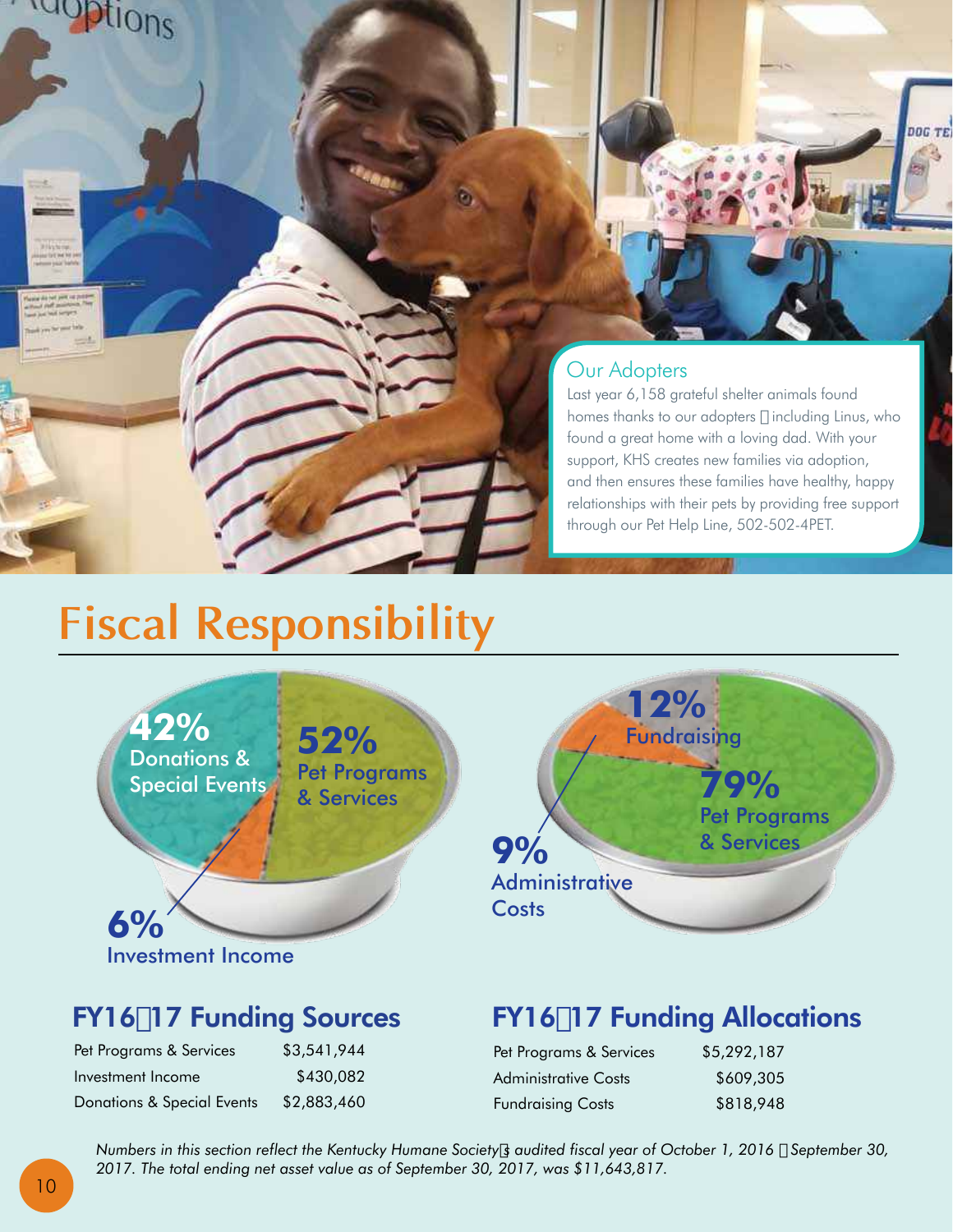### Lifelong Friends

Planned gifts make a huge impact on the Kentucky Humane Society. Include a charitable gift in your estate plan, like Linda and Bob Cordts (shown with Ginger, Molly and Copper), and you help ensure that essential programs and lifesaving services for animals will continue for years to come.

**DESCRIPTION AND ARRANGEMENT** 

Animal Relocati

Carp<br>Fran OSTI<br>VW.C

11,

### Pet Resort Becomes ASPCA Way Station

Last year, KHS not only took in needy shelter pets from overcrowded shelters in Kentucky, but we also provided a restful night for shelter dogs being transported from Mississippi to Wisconsin and beyond. In March 2017, the Kentucky Humane Society's Fern Creek Pet Resort became an overnight way station for the ASPCA's WaterShed Animal Fund Rescue Ride. Each week, up to 80 shelter dogs spend a night at the Pet Resort before continuing their journey to shelters where excited families are waiting to adopt them. In all, over 2,100 grateful shelter dogs made the lifesaving journey.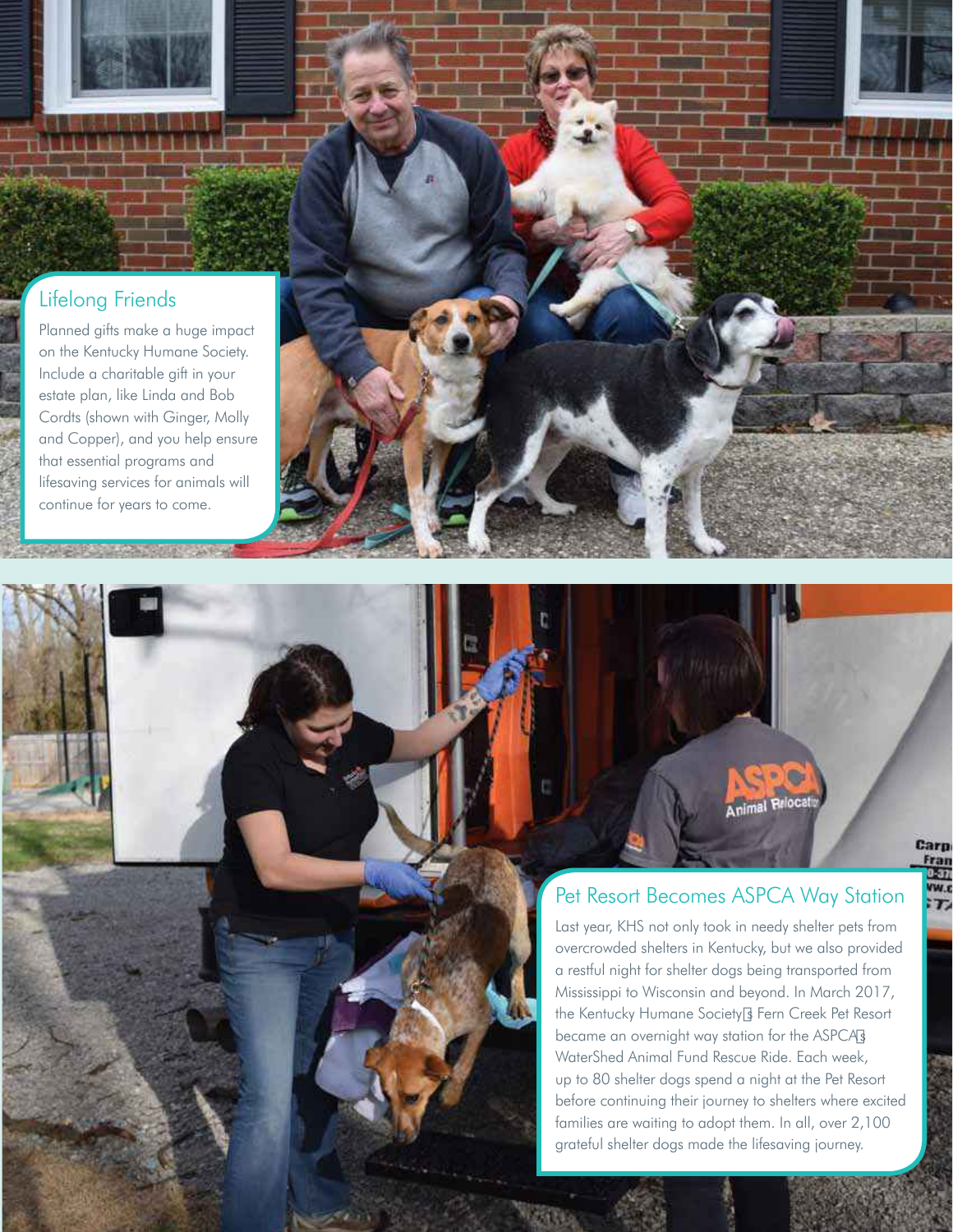## **Thanks to Our Donors**

The Kentucky Humane Society is grateful to the more than 19,000 donors who made gifts of cash or in-kind donations during the 2017 calendar year. Due to space limitations, we are only able to recognize gifts totaling \$500 and above in this publication.

#### \$100,000+

Mrs. Beth Andrews and Mr. Bruce D. Perkins Judith A. Heuglin Estate Estate of Joyce Lindsay Carol F. Rosenberg Living Trust Ms. Patricia Swope

#### \$50,000+

Frances Masser M.D. Charitable **Trust** Allen S. Mattingly Trust

#### \$25,000+

Ms. Mary E. Herche Estate of Philip H. Luette Jr.

#### \$10,000+

Estate of Donald Bayless Ms. Sandra Frazier Mary P. Gill Charitable Trust Ms. Sandy Gutermuth O.H. Irvine Estate Virginia Klapheke Living Trust Mrs. Jean Zehnder

#### \$5,000+

Cynthia and David Collier Janice Crenshaw & Mary Stivers Mr. & Mrs. James P. Darmstadt Tony and Gail Deye Mr. Daniel Dreher Laura Jane Dunbar Mr. Peter Edwards and Ms. Jennifer L. Branch Mr. and Mrs. Larry Franklin Ms. Jean W. Frazier Mr. Erik Furlan Ms. Beth Haendiges Mr. & Mrs. David Heimerdinger Norma J. Lance Estate Mr. and Mrs. Philip Lynch Henry & Roxy, The Pit Bulls Judy Petry Ms. Phyllis Tate Mr. and Mrs. David Wise Mr. and Mrs. W. Earl Zion Jr.

#### \$1,000+

Mr. Michael G. Adams Mr. William O. Alden III Mrs. and Mr. Susan C. Allen Ms. Janet Ames Mr. Matt Ansert Ms. Julie E. Atkinson Ms. Jackie Austin Ms. Sarah Barela Ms. Allison Bartholomew Ms. Linda Bennett Ms. Andrea Blair and Mr. J.D. Schall Mr. Brink Bloembergen and Ms. Linda S. Johnsen Brooks and Marilyn Bower Jennifer Boyer Mr. and Mrs. W. K. Brennan Mr. & Mrs. Daniel Bridgewater Danny and Ellen Briscoe Mr. Erik Bristow Frank and Donna Brothers Mr. Charles K. Brown Ms. Meredith Brown Mr. Norman Brown Mr. Steve Bryant Dr. and Mrs. Jerry B. Buchanan Peter and Tyler Burkhart Mr. Gregory D. Carmichael Mr. and Mrs. Allan M. Catlett Dr. John Celletti Ms. Terri Cleary Mr. and Mrs. Gary Clements Mr. Steve Codey and Ms. Charity Brown Mr. Robert Coffman Mr. and Mrs. Gene Coleman Mr. Daniel Conklin Mr. and Mrs. Donald Corl Vincent and Maria Corsi Mr. and Mrs. Dick Crane Ms. Sarah Creasy Kelly Crite Ms. Patricia A. Curtis Mr. and Mrs. Richard Curtis Mr. Alex Day and Mrs. Tammy York Day Ms. Christine Dennis Harvey M. Diamond M.D. Ms. L. Anne Dishman Mr. and Mrs. Steve Doolin

#### Linda Doolittle

Mr. and Mrs. Stephen Dorsett Thomas E. Dunbar Mr. Wallace H. Dunbar Ms. Leslie Dupont Ms. Laurel Durham Andrea and Brian Duvall David M. Eddy Estate Ms. Cynthia Y. Embry Mr. and Mrs. Donald Ensor Mr. and Mrs. Kevin Estes Mr. and Mrs. George Everbach Patricia Ann and Joseph Flock Mr. and Mrs. Owen W. Funk Mr. and Mrs. Gerald Gammons Ms. Laura Lee Gastis Estate of Marian L. Gilkey Mr. and Mrs. Ray Glass Ms. Martina Grider Ms. Vickey Griffin David Gross Mr. Kevin Hable Ms. Judy Hamilton Ms. Mary W. Hancock Ms. Jan Harris Ms. Nancy Harris Mr. and Mrs. Frank Harshaw Mr. Billy Neal Haycraft Ms. Martina Hazel Ms. Kathy Herbig Mr. and Mrs. Evan Hoffmann Mr. Greg Pilotte and Dr. Jayne Hollander Leah Howard David and Krista Hubble Sarina Huber Dr. Elizabeth A. Katzman Mr. John Kearton Ward and Mary Kerr Ms. Tamina Kim Ann Kirwan Ms. Chelsea Klein Ms. Peabody Kohler Ms. Melanie Kuhn Regina Lancaster Ms. Sigrid Landert Ms. Janice G. Lawrence Ms. Betty Lindauer Ms. Kristin M. Lomond Pam and Rob Longwell Sue Lorch

Ms. Mary Margaret Lowe Ms. Amy Luttrell Ms. Betty J. Maloy Mr. and Mrs. Chris Maloy Mr. Charles Marasa Mr. and Mrs. Jason Marshall Mr. and Mrs. James Mattingly Mr. John W. Mayhugh Marion McClain Mrs. Mary McClean Ms. Patricia McConnell Mr. Mike McJunkins & Mrs. Deb Dillon Palmer and Robin McKay Dr. and Mrs. Richard Medley Ms. Stephanie Melder Kurt Metzmeier Ms. Ellen B. Mihan Miss Hannah Miller Jennifer and Chad Miller Mr. and Mrs. Joseph Mills Brian Minrath Ms. Nancy M. Minyard Dr. Michelle Moran Mr. Victor Morris Ms. Brooke A. Morrow Michael and Sandra Mrkacek Mr. Mark Nally Mr. John P. Nash Ms. Nancy Naughton Ms. Mary Lee Nelson Ms. Bettye Nichols Mrs. Sherilea M. Nichols Mr. Robert A. Nolan Jr. Allison Noonan Dan and Michele Oerther Dr. and Mrs. Kurt Oliver Mr. and Mrs. Wally Oyler Russell D. Page and Joseph C. Stambaugh Mr. and Mrs. Paul Pape III Ms. Sarah Dunbar Parker Mr. and Mrs. Allan M. Parnell Mrs. Lynda L. Patterson Steve and Teresa Payne Ms. Nancy L. Pearcy Ms. Earlene Petrey Mark and Susan Pfeifer Ayako I. Phillips Ms. Eileen Pickett Mr. and Mrs. Saul Pohn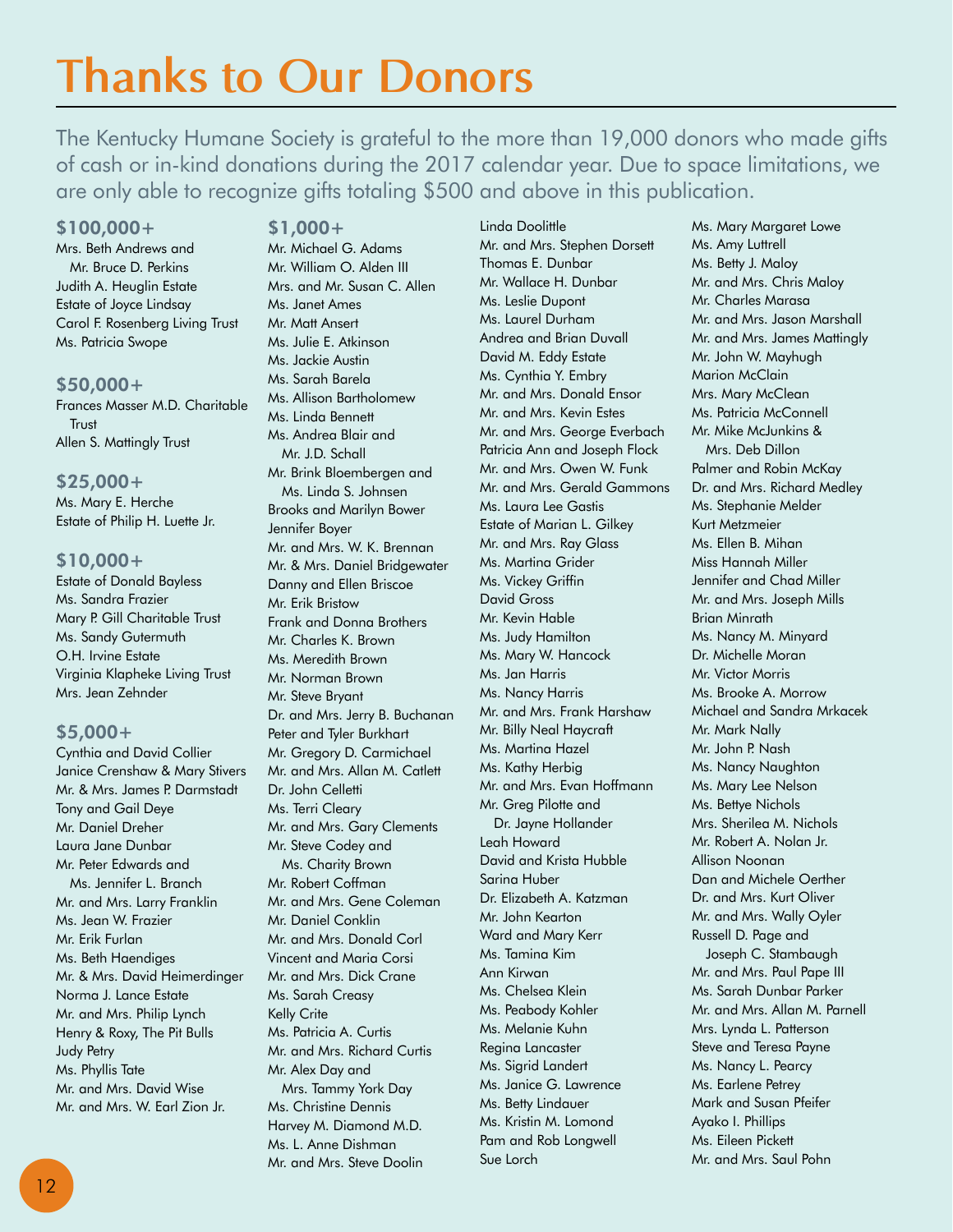Mr. and Mrs. Michael P. Porro Mr. R. Jonathan Raymon J.D. Ms. Jane A. Redmon Lori and Kevin Redmon Mr. William S. Reeser Jr. Mr. & Mrs. Kenneth Reutlinger III Susan and Don Revell Ms. Nancy Reynolds Mr. and Mrs. Geoffrey Ritter Mr. Mark E. Robbins Mr. and Mrs. Albert B. Roberts Mr. and Mrs. Michael Roberts Tonya Robinson Joy and Dave Roelfs Alan Rosenberg Mr. Roger Ross Ms. Tesla Ruser Brian Schaffner Ms. Aimee Schory Mr. Daniel Schusterman Mr. William R. Scroggins Mr. Lewis P. Seiler Jr. Ms. Lindsay Shafer Mr. and Mrs. Robert H. Shipp Ms. Cathy Shircliff Ms. Christine Smith Mr. and Mrs. Don E. Smith Mr. and Mrs. Layne Smith Ms. Jackie Sollinger Ms. Renee Spadie Ms. Leslie Spetz Mr. and Mrs. Matt Stone Mr. & Mrs. Keith R. Strausburg Leslie and Joel Stream Ellen Stubbs-Gosney Ms. Angela Sullivan Louis Ms. Rebecca Tamas David and Donna Tharpe R.J. Thieneman Mr. Brian Thomas Ms. Renay Thommen Ms. Nancy J. Trafton Ms. Sandy S. Tucker Mr. Gene Ulrich Mr. Brian Unger Mrs. Judy Wagner John and Rhonda Wanner Ms. Gloria Watkins Mr. & Mrs. Linwood A. Watson Jr. Ariadne Welch Mr. and Mrs. Gregory Wellman Pamela Kaye West Ms. Nancy Wetherby Mr. and Mrs. Kevin White Ms. Sarah A. Whittenburg Mr. & Mrs. James E. Whitworth Jr. Dr. Thomas Wiggins Mrs. Judith C. Wilder

Ms. Sharon L. Winstel Mr. and Mrs. Edgar Wockenfuss Mr. Duane G. Wolff Timothy and Perilyn Wood Mr. and Mrs. John Yarmuth Mr. & Mrs. Ralph W. Yoakum Jr. Mr. Matt Zeiger

#### $$500+$

Mr. and Mrs. Jimmie L. Abel Ms. Lydia Aberli Ms. Beverly D. Ackerman Mr. and Mrs. John Ackerman Ms. Jen Adams Kit and Bethann Afable Mr. Jeffrey S. Aizawa Mr. and Mrs. John Allen Ms. Ruth Allen Mr. and Mrs. Kenneth Anderson Dr. Walter E. App Sean Arms Ms. Linda Armstrong Ms. Lisa Armstrong Shawn Arny Ms. Debbie Ault Ms. Barb Auslander-Heim Ms. Lisa S. Austin George Bailey and Porter Watkins Ms. Jenna Bain Kim Baker Sheree Banet Kanchan Barve Mrs. Ellen Behrend Mr. Eric Benmour Mr. Thomas M. Benson Gerry Berkowitz Ms. Mary M. Berry Ms. Susan K. Betz Ms. Katherine W. Blackburn Mr. Neville Blakemore and Ms. Jessica Bird Ms. Mary R. Block Michele Boone Mr. Alvin Borowick Mr. and Mrs. Samuel D. Boswell Ms. Claire Bourdon James Bowling Ms. JoAnn J. Brennan Ms. Carolyn Brockman Carolyn Kay Brown Mr. and Mrs. Eddie Brown Eli and Kathy Brown Mr. Michael Brown Mr. and Mrs. John Browning Ms. Trina Burnett Ms. Carol Burns Ms. Geralyn M. Bush

#### Sean Byrnes

Mr. and Mrs. David L. Callison Mr. and Mrs. Ian Cassidy Ms. Anita Cauley Ms. Tracey E. Cecil-Simpson Richard Chamberlain Britney, Phil & Ryan Chaney Mr. Tim Chapman Mr. and Ms. Donald Chasteen Ms. Syndi Chesser Ms. Karen Childers Mr. and Mrs. Kevin Chlarson Mr. and Mrs. Ryan L. Church Ms. Rebecca Clark Ms. Susan J. Clark Ms. Ann M. Cleary Ms. Barbara Cochran Ms. Suzanne Z. Cole Ms. Janice Cooper Ms. Celesta E. Cornelison Jennifer Cornell Mr. and Mrs. Jim Corwin Ms. Marcia Cotner Ms. Harriett M. Cox Dr. Ruth B. Craddock Alex Cravanas Mr. Steve Curry Galen Daihl Deborah Dalton Mrs. Judy H. Dalton Mrs. Rita M. Dama John Davis Mr. Gregory Deam Angela Decker Ms. Marsha Decker Kim and Roger Deel Dr. and Mrs. R. Craig DeWeese Ms. Caryn Dickinson Ms. Elizabeth Dieruf Ms. Sallie R. DiLaura Ms. Anne G. Discher Ms. Caitlin S. Dobson Ms. Jennifer Drake Ms. Stefanie A. Dunbar Ms. Jane Dyer Ms. Nola Eaton Ms. Denise Edsell Ms. Traci K. Eikenberry David and Carolyn Eirich Ms. Sue Ellison Mr. and Mrs. Richard Eschman Ms. P. A. Eubank Ms. Nancy Everbach Ms. Karen Eves Mr. John Ferreby Ms. Doris Flack Mr. and Mrs. Samuel J. Fodera Tasha Fox Brett and Paul Friedman

Mr. and Mrs. Ronald Gaffney Matt Gahlinger Mr. and Mrs. Gene P. Gardner Ms. H. Yvonne Gardner Mr. Brent Garrett and Ms. Glenda M. Marker Mr. Joseph R. Gathright Jr. Mr. and Mrs. William Gatti Tricia A. Gettelfinger Mr. Thomas L. Gilmore Ms. Andrea Gleason Ms. Cathy Gordinas Mr. Harold C. Grammer Ms. Laurie A. Gray Ms. Melissa Green Mr. and Mrs. Mitch Greenfield Ms. Rita Greenwell Mr. and Mrs. Danny L. Gregory Ms. Gretchen B. Griggs Ms. Carol A. Gross Ms. Jane Guardiola Mr. and Mrs. Mark Hahn Ms. Teresa B. Hall Kelly Hammons C. Robbin Hansen Leslie Harbold Mr. and Mrs. Michael Harbold Mrs. Lisa Harden-Tandy Mr. Jeffrey Hare Van H. Harris Ray and Karen Hatzman Mr. Wesley S. Hawkins Ken and Ann Hays Mr. William Hays Jaime Hazelbaker Mr. and Mrs. Ronald Hazuda Ms. Lisa Head Stephanie Heller Natalie Heller-Watkins Ms. Dorothy I. Hencker Ms. Angela G. Herps Allen and Michelle Hertzman Ms. Judy Hettmansperger Ms. Louise Hickox Dianna Hicks Mrs. Danielle A. Higdon Mr. Darrin Hines Mr. Don Hissan Ms. Bridget Hittepole Holly Garth Stable Mr. Michael J. Horbaniuk Ms. Mary Howard Mr. Matthew Howell Miss Elizabeth Howerton Mr. Steve Huey Mr. Brian Humbent Mr. and Mrs. Todd Hunter Mr. James S. Hurt Mr. John J. Janson Jr.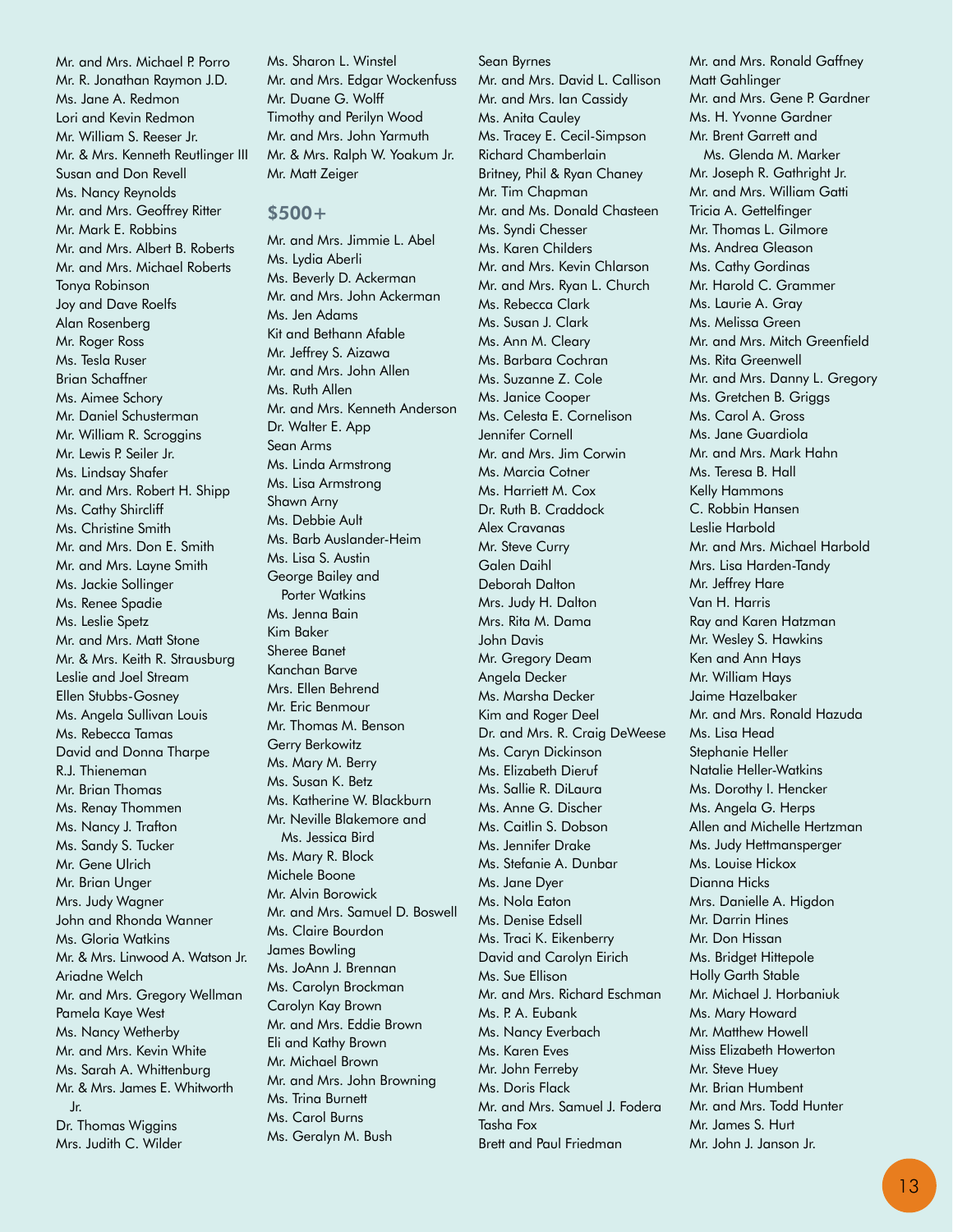Ms. Linda J. Jennings Mr. Steven Jensen Mr. Lonnie Johnson Mrs. Marilyn Johnson Mr. Mike Johnson Ann Jones Kenny and Susy Jones Steve and Erin Jones Mr. James S. Joy Mr. and Mrs. Mark Joyner Ms. Nancy Keck Ms. Leigh Kessinger Jim Kidwell and Ann Jones Mr. and Mrs. Michael Kirkland Kris Knight Diane Sanders Koehler & Patricia Sanders Werner Memorial Trust Mr. Scott E. Kooperman Ms. Jean E. Kreke Mr. and Mrs. Jim Krinock Ms. Andrea Kristofy Mr. Douglas Krogh Dr. Forrest Kuhn Mr. and Mrs. Brian Kute Ms. Sharon A. Lamb Mr. Grant E. Lane Mr. Ray Larmee Ms. Barbara Lasky Mr. Bob Leander Ms. Ashley Lee Linda Lee Shirley and Ronald Lee Ken LeMaster Mr. Alexander Lingg Mr. Greg Long Ms. Dana S. Longworth Ms. Ann Leonard Cory Lucas Ms. Susan Mackin Ms. Tonya Madden Ms. Linda W. Madison Shaun W. Marshal Mr. Robert Marshall Daniel Mason

Ms. Stephanie Mason Christy Mathis Ms. Andrea Mattingly Mr. and Mrs. William May IV Mr. Michael R. Mazzoli Mrs. Sharon McDermott Ms. Robyn McLean William McNeil Mr. and Mrs. Scott Menzel Robert and Margaret Merrick Mr. and Mrs. Ron Miller Gabrielle Minar Mr. David G. Moninger Ms. Mary S. Moore Ms. Lisa Morgan Brook Morse Dorothy Moss Ms. Cynthia K. Moter Mrs. Joseph Mudd Warwick Musson Mr. Philip Nee Ms. Elizabeth Neichter Ms. BethAnn Nevius Sidney R. Nichols Daniel and Nancy Nieser Mr. and Mrs. Michael Nord Susan Nordstrom Billy J. Norsworthy Miss Karen O'Hara The Oikawa and Ristagno Fund Mr. James Olson Wayne and Jane Parker Ms. Elizabeth A. Payne Grace E. Payne Mr. and Mrs. Patrick Peak Mr. Steve Penava Mr. and Ms. Robert J. Petrokubi Ms. Mary E. Petterssen Rosemary and Richard Phillips Dr. Michele Pisano Rebecca Poe Ms. Loretta Price Price Weber Kelly Pyzocha

Tommy and Paula Rabbeth

Ms. Elizabeth Rankin Jack and Gini Reckner Ms. Tina M. Redmon Ms. Tracy M. Redmon Mr. George A. Reed Ms. Mary K. Reynolds Ms. Ellen J. Ricail Ms. Diane Roberts Mrs. Cathy Robertson Ms. Denise Roby Ms. Rebecca A. Roby Mr. Harry K. Rogers Jr. Mr. Isaac Rosenzweig Mr. and Mrs. Todd Roth Ms. Ariana Routt Ms. Dawn Rowe Carol and Gary Rumrill Ms. Connie Sandusky Mr. and Mrs. William D. Scheler Mrs. Anne D. Schmitt Ms. JoAnne Schneider Mr. and Mrs. Paul D. Schneider Mr. Robert Schneider Ms. Diane Schott Mr. Warren L. Seibert II Mrs. Vatina Selby Kachina and Daniel Shaw Ms. Elizabeth Shealy Dr. and Mrs. Roger Shott Ms. Sherry Shouse Mr. and Mrs. Larry Slider Mr. James Smalley Jane and Dave Smiley Mr. and Mrs. Charles A. Smith Ms. Katherine Smith Mark and Kathleen Smith Mr. and Mrs. Raymond G. Smith Vertner Smith Ms. Becky St. Charles Ms. Theresa Starr Ms. Patricia Staugas Ms. Kim Stawski Ms. Mary B. Stein Ms. Sarah S. Stivers Ms. Linda Stone-Yeagle

Mr. Gregory Stowers Mr. and Mrs. William Street Ms. Lois C. Stroud Sherry Stuart Jeffrey and Teresa Stubbs Ms. Margaret Stubbs Mr. James A. Tatum Maureen Taylor Donald Thomas Mr. Duke Thompson and Barb Thompson Ms. Lisa M. Todd Ms. Laura Tolakis Ned and Donna Towler Colleen Truman Ms. Barbara Tucker D.R. Uhl Ms. Cathy Vinson Dave and Sue Vislisel Ms. Patricia A. Vittitoe Mr. Mark Vogt Ms. Donna L. Voyles Ms. Elizabeth Waddle Michael Wakefield Ms. Georgia H. Walker Mr. and Mrs. Michael Walling Ms. Kimberly J. Waters Ms. Marilyn A. Weaver David and Joan Webb Mr. Anthony Weis Mr. and Mrs. John Werst Ms. Barbara K. West Mr. and Mrs. Will L. West Ms. Jeannine R. Williams Glynis Willis Ms. Debra L. Wohner Warangkhana Wongba Lynn Wood Ms. Charlene Woods Ms. Yvonne P. Woods Mr. and Mrs. Daniel Woodside Estate of Linda Wren Mr. and Mrs. David Wren Mrs. Sandra Wright Ms. Fran Yarmuth

### Presenting Event Sponsors

#### Waggin' Trail Presenting Sponsor Tuxes & Tails Presenting Sponsor



Sponsors







Your life. Your maney. Your way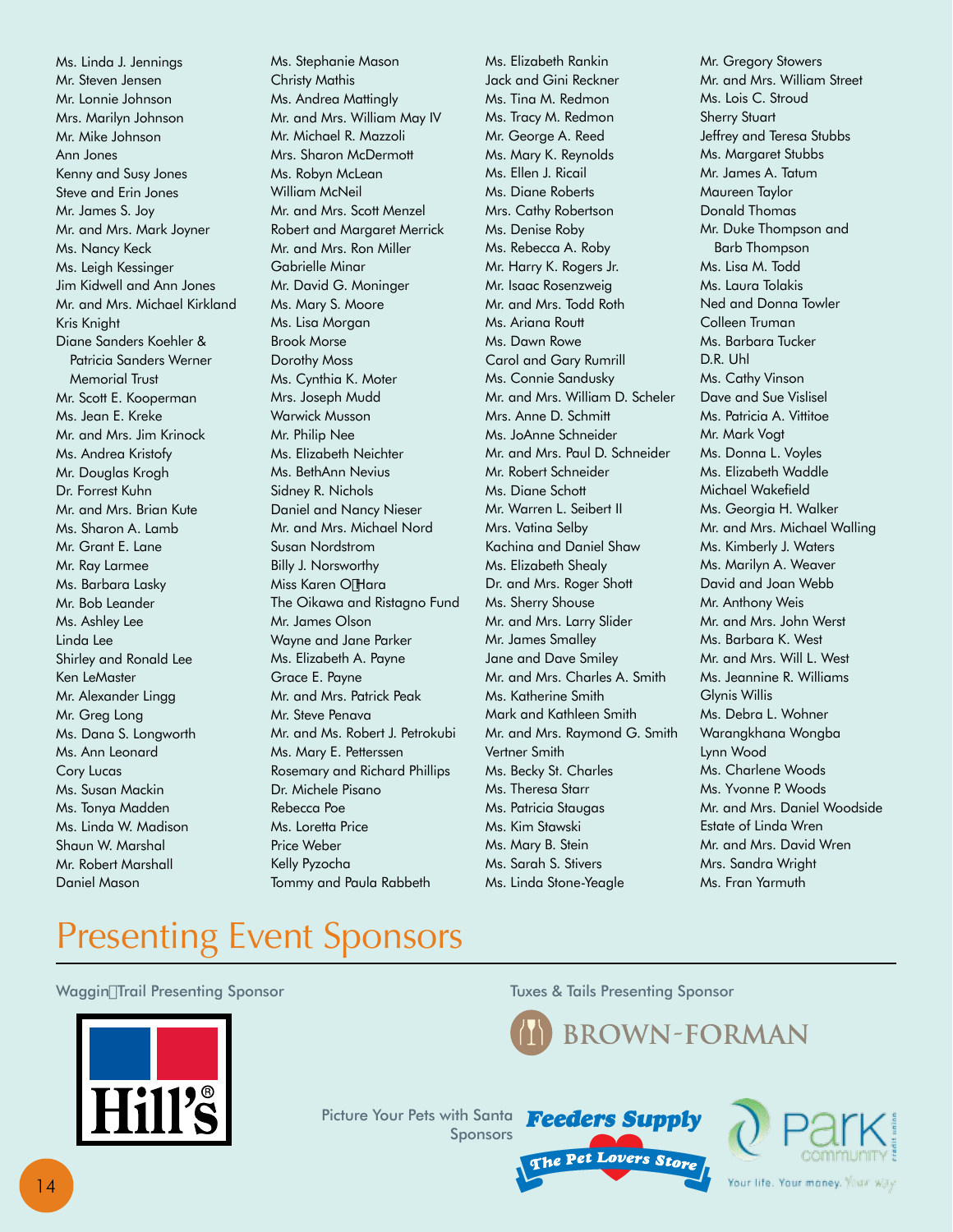### Corporations, Foundations & Organizations

#### \$100,000+

Arnall Family Foundation Goldring Family Foundation PetSmart Charities, Inc. Sam Swope Family Foundation

#### \$50,000+

ASPCA Best Friends Animal **Society** The Courier-Journal Louisville Public Media WDRB & WMYO TV William M. Wood Foundation

#### \$25,000+

Kroger The Voice-Tribune WHAS 11

#### \$10,000+

Banfield Foundation Benevity Community Impact Fund Bissell Pet Foundation Brown-Forman **Corporation** Clark and Riggs Community Foundation of Louisville Delta Dental of Kentucky, Inc. The Dunbar Foundation Feeders Supply Co. Frazier-Joy Family Foundation Hill's Pet Nutrition, Inc. The Honorable Order of Kentucky Colonels LEO Weekly Maddie's Fund Mister "P" Express, Inc. Park Community Credit Union, Inc. PEDIGREE Foundation PetFirst Pet Insurance Truist Altruism, **Connected** VCA Animal Hospitals Yum! Brands Foundation, Inc.

The Zoeller Company

#### \$5,000+

Albert Schweitzer Animal Welfare Fund Blue Grass Community Foundation Bradford Renaissance Portraits Corp. Charitable Auto Resources Inc. CVCA-Cardiac Care for Pets Margaret M. Decker Foundation Eleemosynary by LMH Inc. Joanne W. Gauntt Charitable Foundation Grey Muzzle **Organization** Lyndon Animal Clinic One Stroke Inks Republic Bank & Trust Shircliff Publishing LLC Slugger City Bully Buddies

#### \$1,000+

Active Heroes Advanced Payroll Systems, Inc. AmazonSmile Foundation Anthem Dollars for Doers Apocalypse Brew Works AT&T Automated Lifestyles B&K Printing Booster Campaigns Brady SPC Chappellet Vineyard & **Winery** Churchill Downs Incorporated Crowe Horwath LLP Dairy Kastle The Maryann C. Davis Family Fund DaVita Total Renal Care Inc. DeMott Technical Solutions, Inc. Electrical Union Workers

IBEW #369 Estes Public Relations Fidelity Charitable Gift Fund Frog's Leap The Gardner Foundation, Inc. GE Foundation GE United Way Campaign Half Baked LLC Henderson Services LLC Hilliard Lyons Humana Inc. **Contributions Committee** The Humane Society of the United States IBM-SAM2017 Combined Convention  $\overline{L}$ J.J.B. Hilliard, W.L. Lyons, LLC Jordan Clines JPMorgan Chase **Foundation** Kentucky Horse Council Inc. Kentucky Medical Group, PLLC Kentucky Wireless Association Kindred Healthcare Klein Family Foundation, Inc. Korbel Champagne **Cellars** Kosair Charities Lifetime Wealth **Strategies** Long John Silver's Louisville Bats Baseball Louisville Magazine Marriott Louisville East Modern Woodmen of America My Tribute Gift Foundation Inc.

New York Yankees Nicklies Foundation Inc. Old 502 Winery Oxmoor Toyota-Scion Peju Province Winery Petfinder Foundation Prospect Animal Hospital

R&R Limousine

Razoo Foundation Republic National Distributing Company Foundation Inc. RKD Alpha Dog The Lee W Robinson Company Royal Fine Jewelers Rubbertown Community Adv Council Schwab Charitable Scoppechio Southern Glazer's Wine & Spirits Charitable Fund St. Matthews Animal Clinic Sternberg Sales & Service Super Scoopers T.M. Crutcher Realty **Corp** TerraCycle, Inc. The Charleston Animal **Society** Thrivent Financial for Lutherans Today's Woman Toyota Dealer Match Program Underwriters Safety & Claims, Inc. UPHA Foundation Inc. Waggin' Tail Kennels, Inc. Weichert Realtors Wick's Pizza Parlor & Pub Wild Dunes Yoga I.S., LLC YourCause Paying Agent \$500+ A.P.G. LLC

Allstate Giving Campaign Aloft Louisville American Endowment Foundation Bat's Booster Club Bonefish Bonnie Family Foundation Cycle Bar Douglass Miller Art Fastline Publications First Christian Church of Louisville

Frances Lee Jasper Oriental Rugs French Lick Resort GE Appliance Park Get In Your Belly Deli Heritage Hardwoods of Kentucky, Inc. Hertzman Foundation iHeartMedia Jones Plastic & Engineering Company Jones Sparks Properties LLC Kroger Wine and Spirits L & N Credit Union Louisville Vegan Jerky Co The MacLean Foundation, Inc. Marsh & McLennan Companies Master Chemical **Corporation** McKeeson Foundation Meowhox Merck Morgan Stanley Matching Gifts Program O'Charley's RCS Communications Rivertowne Liquors St. Patrick Stein Automotive Sun Tan City T&S Rentals LLP The Hylands Kennels UBS Financial Services Inc. Unbridled Charitable Foundation, Inc. Universal Woods Inc. University Of Louisville Vanguard Charitable Venture First Village Anchor Walt Disney World Co. Westport Whiskey & Wine Wildwood Country Club WLKY-TV